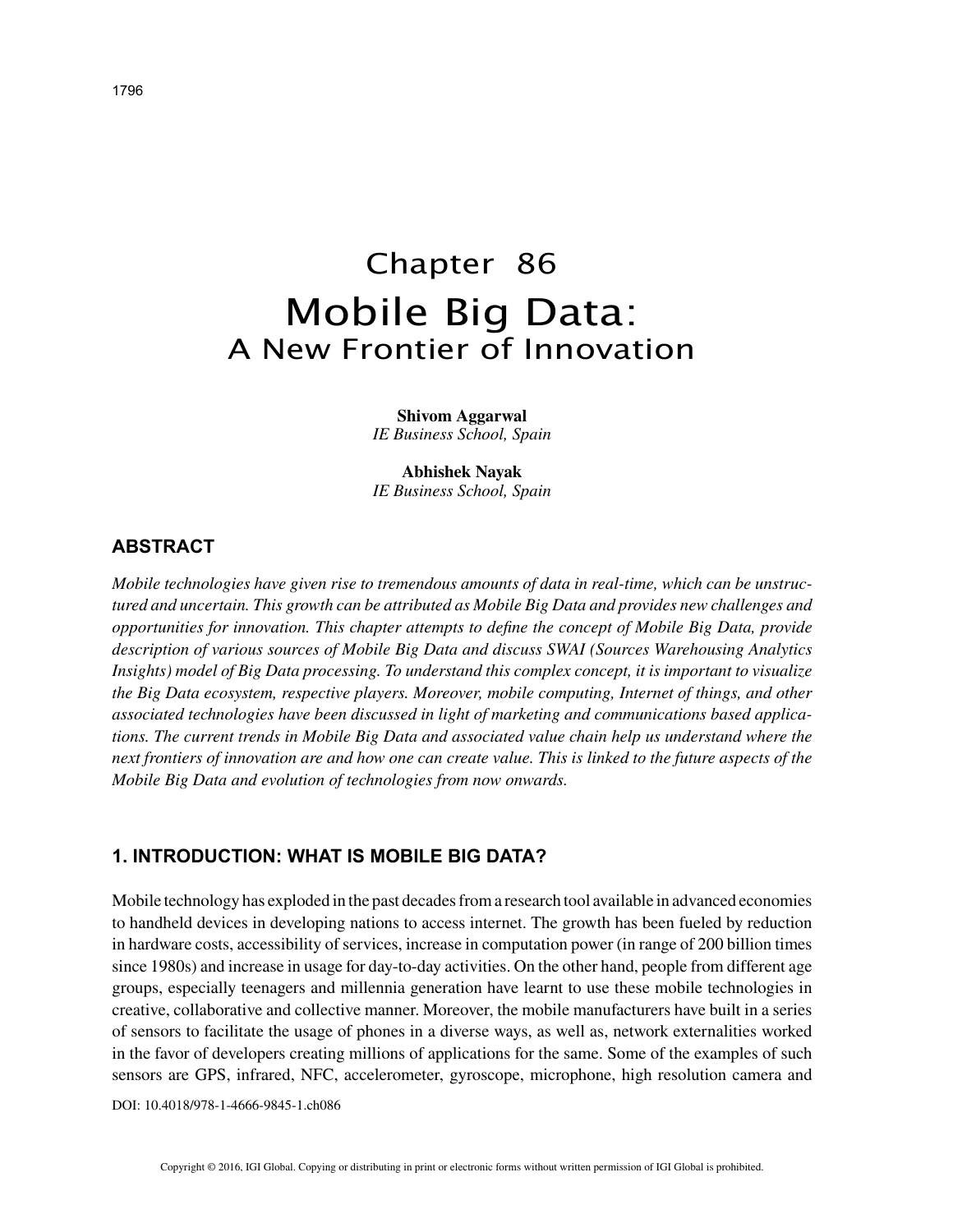#### *Mobile Big Data*

Bluetooth. This created a fertile ground for data to be generated, captured and analyzed in a systematic manner. And companies, NGOs, governmental entities, inter-governmental agencies (such as United Nations) are finding this new challenge of massive, real time, unstructured data quite intriguing and highly valuable at the same time. This forms, what we can assert as "Mobile Big Data", but to understand this complex concept, we first have to fathom the notion of Big Data itself and then, we can visualize Mobile Big Data as a special case of the same.

This chapter attempts to define the concept of Mobile Big Data, then provides detailed description of accompanied sources and respective applications. To understand this complex concept, it is important to visualize the Big Data ecosystem, described in the next section. Then, we discuss the Mobile Big Data value chain and associated disruptive technologies. This brings us to the final section comprising of a holistic perspective and put forth insights on Big Data influence in policy making and business decisions (with a specific case of Mobile operators). We take the case of mobile operators who have ready access to huge volumes of subscriber data, their data and network usage, consumer behavior, spending patterns and other activities. Moreover, this access to individual level data is also enhanced by their role as last mile connection provided where the new information is gathered continuously and accurately. In sum, we conclude and discuss the future aspects of Mobile Big Data.

## **1.1 The Concept of Big Data**

Big Data is a complex and elusive concept. From epistemological perspective, Big Data is often referred to as a term with definition based on the size of dataset, although there is no formal or informal demarcation above which a dataset shall be considered "Big", but as of 2014, may be larger than some terabytes. Big Data can be seen in the light of not only size but also heterogeneity, incompatibility, unstructured formats, real-time generation & analysis and other accepted technical possibilities. This has fuelled the popularity and pertinence of the term in public policy, corporate plans, and research agendas in scientific or philosophical manner. A more abstract definition could be "data whose size forces us to look beyond the tried-and true methods that are prevalent at that time" (Jacobs, 2009). In other words, "Big Data refers to datasets whose size is beyond the ability of typical database software tools to capture, store, manage, and analyze" (Manyika, et al., 2011). But according to these definitions, it ought to be a moving target which depends on the current stage of technology development and associated parameters will continuously change over the course of time. One of the most important parameter that must be used to define "Big Data" is based on the structural construct of the dataset. Traditional relational database managements systems have inbuilt capabilities to store, manage and analyze quite large enough datasets, subjected to one attribute, the datasets should be structured enough. But, nowadays, the data created via social media, different device interfaces in context of smart cities, different public agencies, etc. is highly unstructured and entails a completely different set of technologies to store, manage and analyze it. A more eloquent definition of "Big Data" can be stated as "a large dataset with/without a combination of structured and unstructured data, which cannot be managed/analyzed by traditional database management methodologies."

On the other hand, (Feijoo, Gómez-Barroso, & Aggarwal, 2015)provided an economic-based perspective to the understanding of the Big Data concept. Viewing from the lens of value, it has been declared as a new asset class (World Economic Forum,  $2012$ )<sup>1</sup> and the basis of "a drift toward data-driven discovery and decision-making" (Lohr, 2012). Moreover, a new influx of data has been encountered in